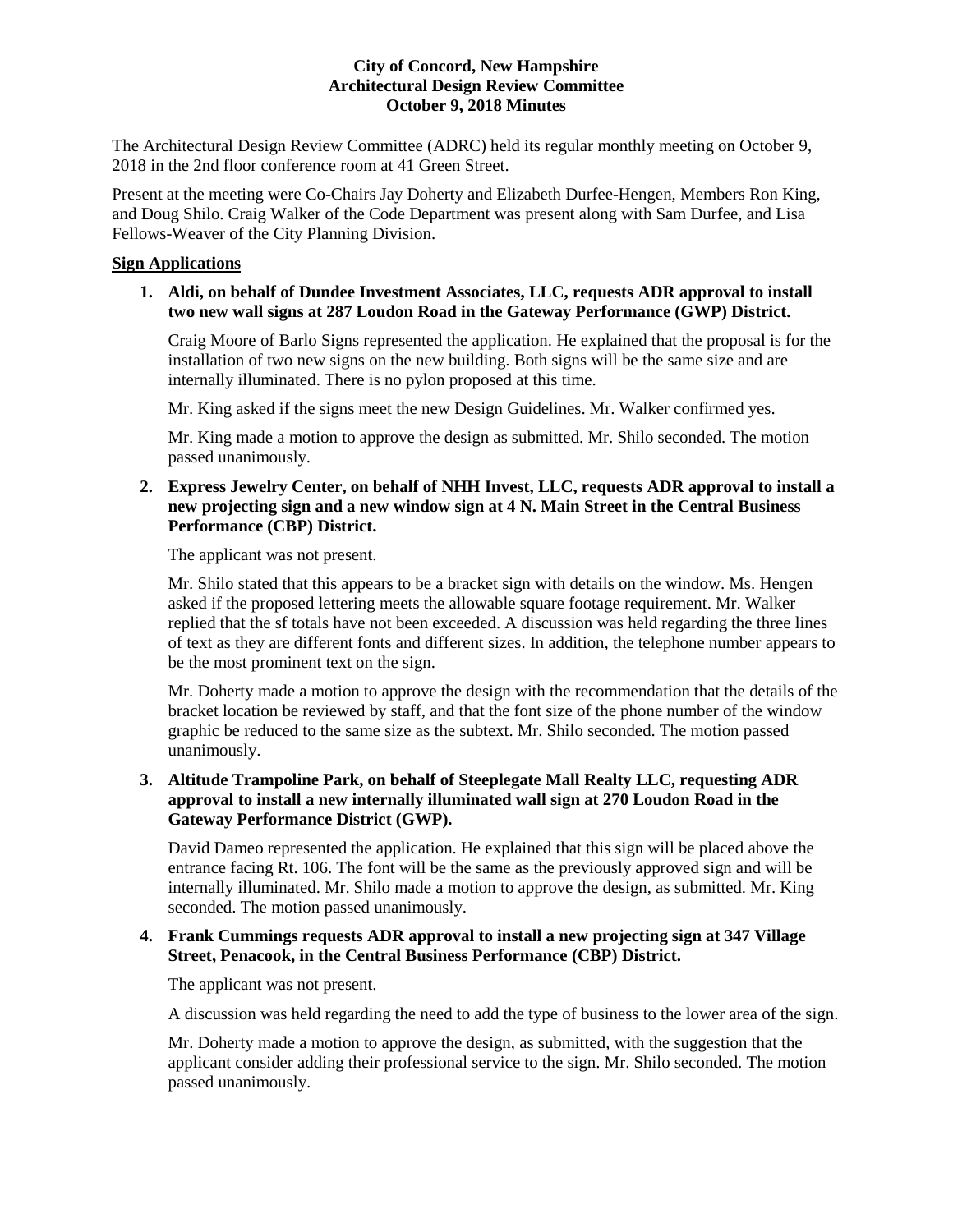# **5. [Paull Nails,](https://www.concordnh.gov/DocumentCenter/View/12509/PaullNails_ADR) on behalf of 31 S. Main Acquisition, requests ADR approval to install a new wall sign at 31 S. Main Street in the Central Business Performance (CBP) District.**

It was noted that this is a new proposal from a prior submittal. Mr. Walker stated that the banner should be removed when the permanent sign is installed. The minutes of the June 12 ADRC meeting were reviewed.

Ms. Durfee-Hengen made a motion to deny the application referencing the prior comments from June 12, 2018, which stated that the sign was hard to read given the color scheme and the font style and the sign is not consistent with those of the neighboring businesses and appears to be out of place. Mr. King seconded. The motion passed unanimously.

# **6. [The Hotel Concord](https://www.concordnh.gov/DocumentCenter/View/12510/The-Hotel-Concord---I-93-sign-application-2-final-rev) requests ADR approval to install a new internally illuminated wall sign at 11 S. Main Street in the Central Business Performance (CBP) District.**

Anthony Mento of SMP Architecture, and Jamie Simchik, owner of the property represented the application. Mr. Mento stated that the ZBA has granted two variances for the size and location of the sign. Based on the comments and concerns from the September 11 ADRC meeting, new renderings were provided. Mr. Mento explained that the windows have been reduced to 4 ft., which has reduced the sign from 320 sf to 256 sf. In addition, the 4 ft letters now are consistent with other hotels in the area. With this change, the area between the windows is now not so crowded, which was another concern.

Another request was to provide a rendering that incorporated ascent lighting. The night rendering provided shows that this proposal, with the 4ft letters, still allows the sign to be visible from I-93.

Mr. Mento stated that he believes that with these changes, they have achieved all of the Committee's requests.

Mr. Doherty asked what percentage of the building will be used for the Hotel Concord. Mr. Simchik replied that with the lower 1 and 2 levels, lobby,  $3<sup>rd</sup>$ ,  $4<sup>th</sup>$  and  $6<sup>th</sup>$  floors, he believes it is approximately 40%.

Ms. Hengen stated that although she appreciates the efforts that the applicant has made; she does not believe that visually, there is any difference. She referenced this area of downtown Concord as the "backdoor of Concord" and asked what it is that should be conveyed to the people driving through Concord. She stated that there has been many ideas discussed as to what we want to convey but there has never been a complete policy decision made by the City. She added that this may be the time for the ADRC and the Planning Board to really look at this area and make some decisions. She commented that it is difficult for the Committee to act on something when there are no policies in affect. Should the Committee act on this application, and approve it, this sign would be the first large sign within the core-area of downtown Concord. She added that this area of Concord is in the national historic district and the impact carries greater weight. She stated that with reference to the premise of hotels, nothing been hashed out. She expressed concern with doing a disservice to the City as there is no clear policy.

Ms. Hengen made a motion to table this application. Mr. King seconded. The motion passed unanimously. Ms. Hengen suggested that there be a joint meeting scheduled soon with staff, ADRC, Planning Board, and ZBA members to discuss this matter.

Mr. Mento replied that the comments are understandable as this is something new for the City and is within the center of Concord. He stated that the goal is to try to get people to come in to town. The proposal is minimalistic and stylish and they are not trying to be disrespectful. Mr. Simchick stated that they are trying to do the right thing, in an elegant fashion and not have a sign that is obtrusive. He stated that he hopes that the lighting on the top of the building is not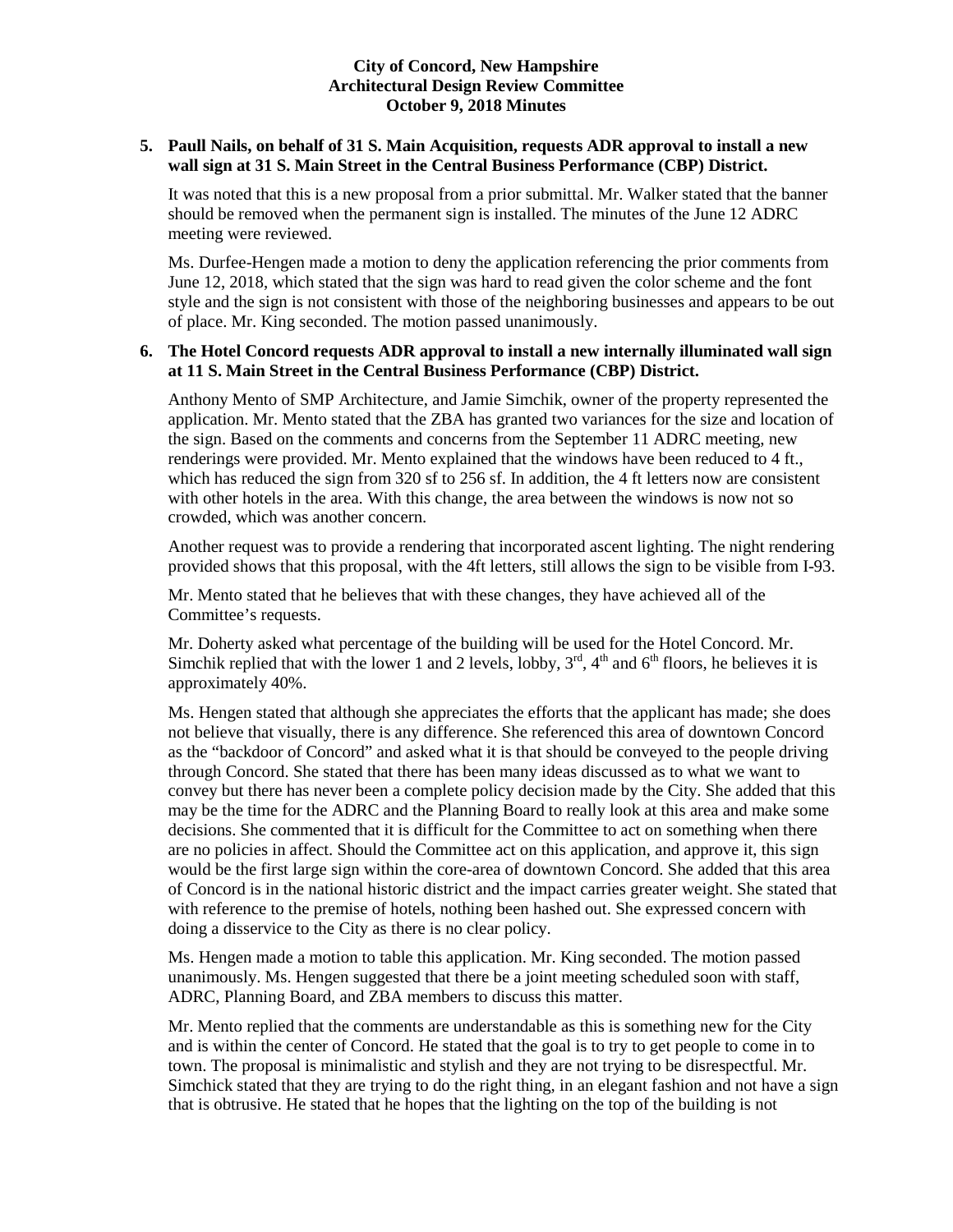weighing on the decision or complicating the matter as the lighting was added as a request of the planning staff. He stated that staff requested that there be something at the top of the building coming down the building.

Ms. Hengen stated that her motion did not have anything to do with the lighting ascent at the top of the building.

Mr. Simchik asked if the joint meeting with the Planning Board, ADRC, and ZBA would be handled by Ms. Shank and expressed concern with the delay. Ms. Hengen stated that the meeting should convene within 30 days.

Mr. Simchick stated that they ae working hard to meet the City's guidelines, and asked if that are any additional suggestions from the Committee.

Mr. Shilo commented that he appreciated the change in the lighting; however, he believes that the recommendation was 50% and the issue is if Concord wants people on I-93 to be able to see the business signs. The minutes indicated 20% and Mr. Mento stated that they did what was requested in the minutes.

# **Site Plan & Subdivision Applications**

# **7. [Granite State Baptist Church](https://www.concordnh.gov/DocumentCenter/View/12513/GSBC_ADR) requests ADR review as part of a Major Site Plan application for construction of a new parking lot at 236 Sheep Davis Road in the Industrial (IN) District.**

The applicant was not present.

Mr. Durfee explained that the Granite State Baptist Church previously came before the ADRC for an addition and now they are adding a 56 space parking area to the south of the lot with landscaping.

Mr. Doherty noted that the church has created a very nice area and took the suggestions of the Committee in the past. He noted that the current area is a dirt lot now. He referred to the plan and noted that the trees proposed will also improve the area.

Me. Durfee stated that a lighting plan has not yet been submitted. He added that the planning and engineering departments have both issued comments, which have been addressed.

Ms. Hengen made a motion to approve the design, as submitted. Mr. Doherty seconded. The motion passed unanimously.

# **8. [Nobis Engineering,](https://www.concordnh.gov/DocumentCenter/View/12511/125NSS_ADR) on behalf of 125 NSS LLC, requests ADR approval as part of a Major Site Plan application for construction of two building additions and related site improvements at 125 N. State Street in the Neighborhood Residential (RN) District.**

Ting Chang from Nobis Engineering and Ellen Albrecht from ENS Associates were present along with the property owner, Fred Potter.

Ms. Chang gave an overview of the project. She explained that there are two additions proposed to the existing building that will consist of a one-story conference room and a three-story office space to be used by two separate businesses, under common ownership. She noted that the property is also part of a concurrent subdivision application, Rollins Court. She spoke to the parking area; she is working to align this site as a gateway into Rollins Court, 135 N. State Street. Ms. Chang explained that a CUP has been requested to allow for 20 parking spaces where 36 are required. A variance was granted by the ZBA for the parking spaces. There will be space available for the construction of additional spaces if warranted in the future.

Ms. Albrecht provided an overview of the elevations of the property noting that they are trying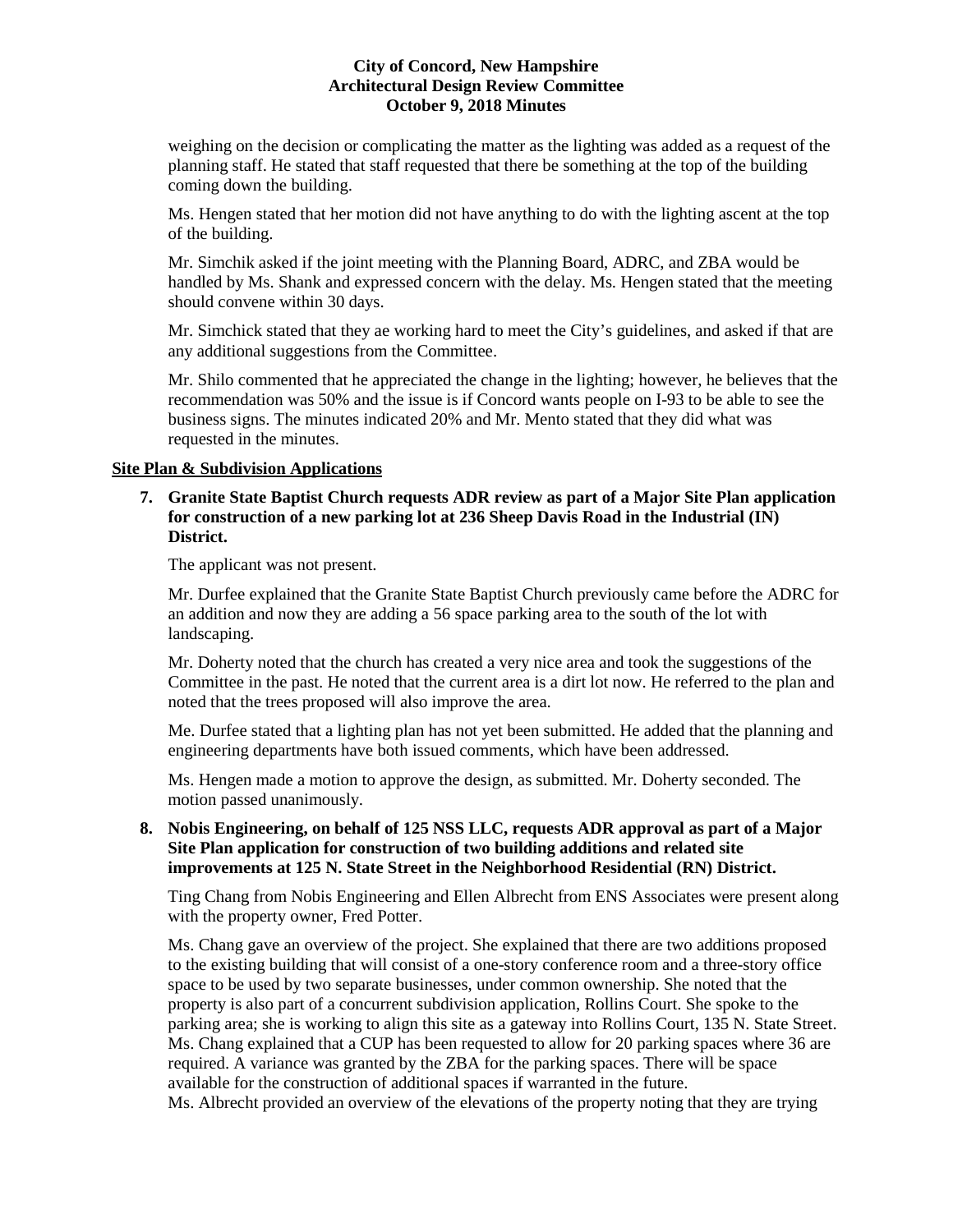not to be higher than the existing roof with the new additions. The new additions will consist of the same shingles and same asphalt.

A discussion was held regarding the windows and the span of the railing. Ms. Albrecht explained that the railing will be at every other window. Mr. Shilo asked about the differences in width of the windows. Ms. Albrecht explained that the 3 ft. module proposed would be best as alternatives would be very busy on the proposed elevations. Additional discussion was held regarding the deck location and moving the deck line back.

Ms. Hengen stated that a lot of effort has been put into mimicking the details of the original buildings. She commented that items could be simplified while keeping the expressions of the rest of the building. Ms. Albrecht replied that "more simplified" could be cost effective for the client by leaving some details out. Mr. Doherty stated that he likes the character of building and commented that it is an interesting form but the proposal is not out of place. Ms. Hengen commented that they would like to see the project without the roof deck. Mr. Shilo stated that he would like to see different colors introduced and suggested the railing could be a darker color. Ms. Albrecht stated that there is a lot going on with the existing building and she believe that the proposal allows everything to fit and flow better; trying not to create visual clutter.

Ms. Hengen made a motion to recommend approval of the proposed additions with the conditions that the deck railing on the southern addition be moved back to the deck line as shown on the plans and the minimum height meet all necessary code requirements; lower the roofline of the connection between the north addition and the original building; and that the trim details on the north side of the northern addition be simplified so that they recall, but do not mimic the original building. Mr. King seconded. The motion passed unanimously.

Ms. Chang provided an overview of the site plan and landscaping. She stated that 16 trees are being added and three trees will be removed. Ms. Albrecht stated that they intend to use some of the existing trees. Ms. Fenstermacher requested that the Bradford Flowering Pear tree not be used as it is a weak wooded tree. She referenced the City's street tree list for other options.

Mr. Shilo asked if there is a lighting plan. Mr. Potter replied that there are not going to be any lights on site.

Mr. King commented that the addition is a very nice proposal; however, it is now intercepted with trees. Mr. Shilo commented that he likes the symmetrical façade; it is more prominent and makes it recede some as well as the proposed shrubs and trees.

Ms. Hengen made a motion to recommend approval as submitted with the substitution of the Bradford Flowering Pear tree. Mr. Doherty seconded. The motion passed unanimously.

**9. [T.F. Bernier, Inc.](https://www.concordnh.gov/DocumentCenter/View/12512/GreenwoodSq_ADR) on behalf of Harold E. and Judith Ekstrom, requesting ADR review as part of a Major Site Plan application to construct a new 4-story building for 38 apartments, and associated site improvements at 56-64 Warren Street, 32-36 N. Spring Street, and 17-19 & 21 Green Street, in the Civic Performance (CVP) District.** 

Tim Bernier of T. F. Bernier, Inc. and Chris Carley of Carley Associates represented the application. Harold Ekstrom, property owner, was also present.

Mr. Carley provided a brief overview of the amended rendering as a result of last month's ADRC meeting. He explained that the Bris olé has been extended outward, the column design was adjusted and transoms were added over the entrance doors. He explained that he attempted to divide the dormers; however, that created additional problems. The color was changed to beige/ butterscotch brick and the granite belt course has been changed to a soldier course brick to stand